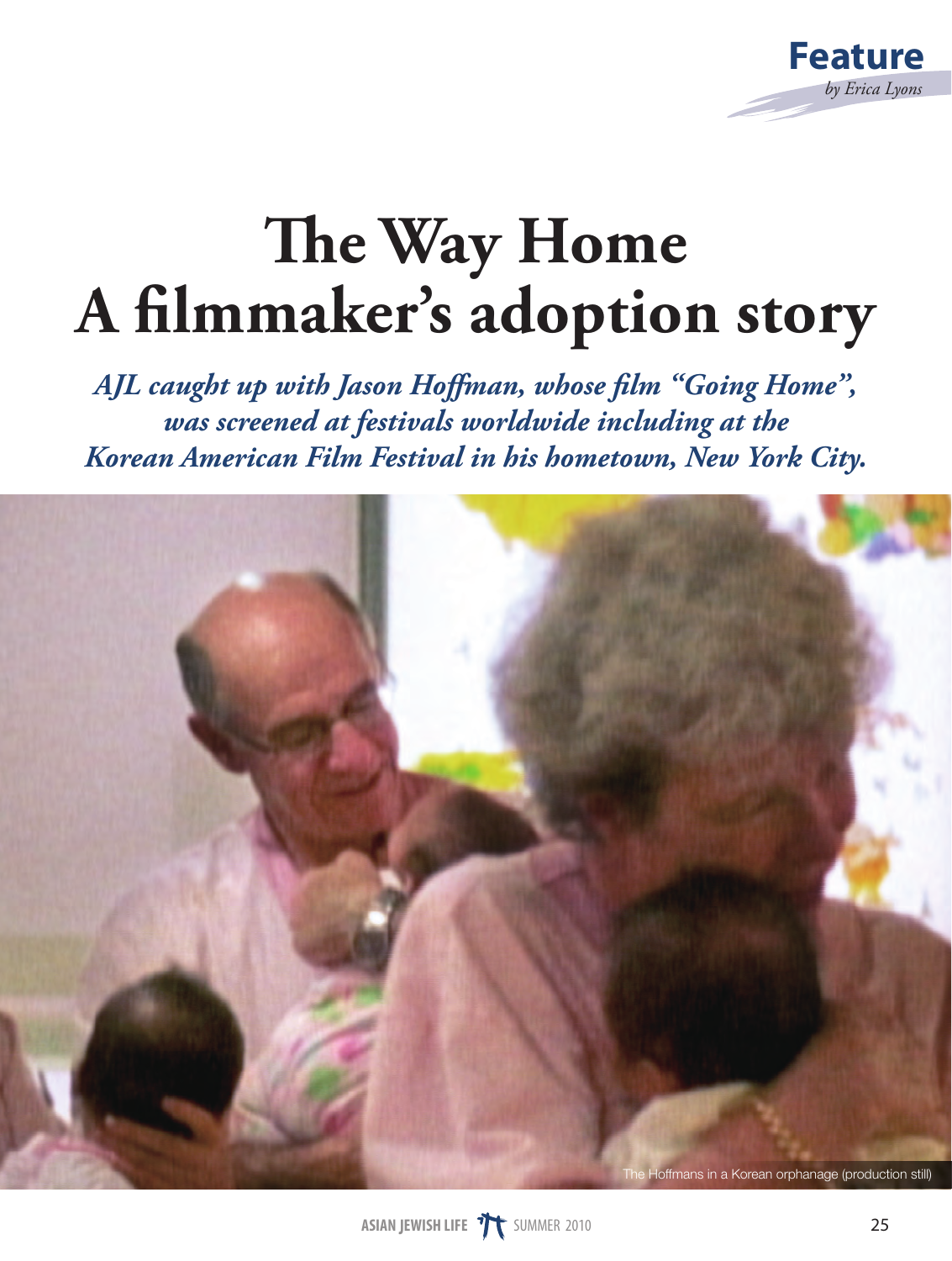

**WEINTERN SECOND SECOND THE STATE OF SECOUL SET ALSO THE SECOND THE STATE OF SECOND SEX SECOND SEX SECOND SEX SECOND SEX SECOND SEX SECOND SEX SECOND SEX SECOND SEX SECOND SEX SECOND SEX SECOND SEX SECOND SEX SECOND SEX SE** of Seoul, if it weren't for the film cameras, Jason Hoffman in many ways tourist discovering a country completely foreign to him; trying new foods, hitting the major tourist sites, posing for photographs, stumbling with the language. But Jason is far from being an ordinary tourist; this is not a holiday and this is not his first time in Seoul.

Jason was born in Seoul and placed for adoption as an infant. He grew up far from his native Seoul, in New York City's West Village as the only child in a Jewish family. The film *Going Home* is his story. What started as a joint graduate film project with fellow Emerson film student and girlfriend Mikyung Kim, the film is an incredibly moving journey of selfdiscovery, a quest to search for roots and the need to define home. As Jason explains, "I just knew I wanted to find her [his birthmother] and say to her, thank you for giving me up for adoption."

When asked about the title, *Going Home*, Jason chuckles and admits to *AJL* that after he and Mikyung submitted their proposal they were told they had to come up with a title for their fledgling idea. Pressured to come up with a title on the spot before the project even took shape, Jason suggests that it was somewhat of an arbitrary selection. But, in the end, the title truly defines his journey to find his birth mother.

Jason begins his search for his roots with first consulting his parents (that is, his adoptive parents). The scene in the film is touching and defines this relationship between parents and child. He is able to have a very open and honest dialogue with them about his desire to locate his birth-mother without fear and apprehension. He explains that he has concerns that this decision would hurt them and has to carefully weigh the benefits and the potential harm it might cause them. Despite his initial apprehension, they were warm, open

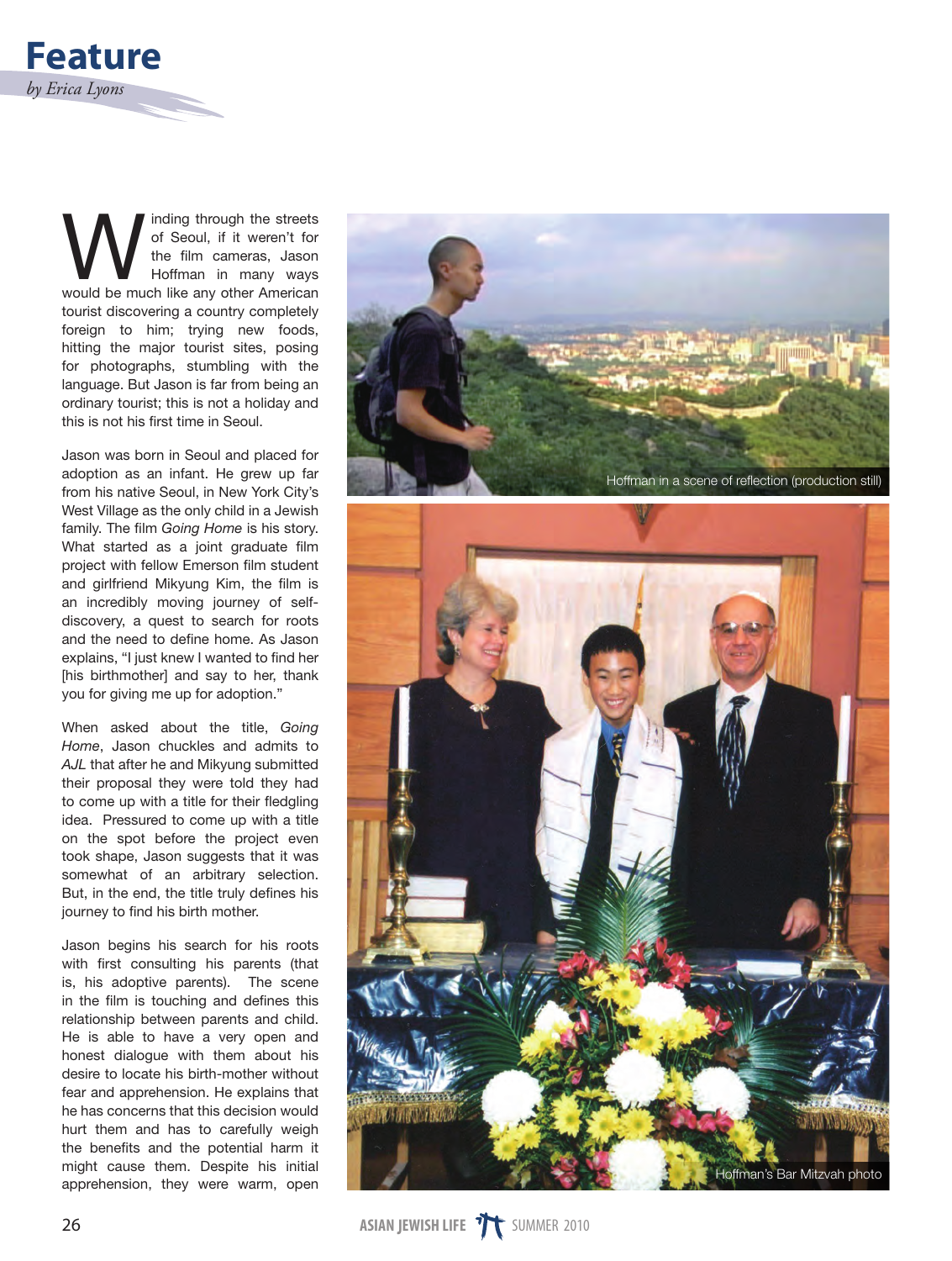

and accepting and told him it was a decision that he alone could make.

Jason explains that his parents were always very open with him about his adoption, he laughs and adds it is a fact that is difficult to ignore given his Asian face. The Hoffmans created a family ritual to mark Jason's adoption day. The family would make their way to K-Town (the local name for the Korean section of New York City) and sample traditional foods. They participated in the annual Korean Day Parade in New York City and proudly dressed Jason in the bright, traditional clothing of his birthplace. Together they marched as a family to celebrate their connection to Korea.

Jason explains that their decision to adopt from Korea in the first place was a practical one as Korea was known at the time as a fairly easy place, politically speaking relative to other Asian countries, to secure a foreign adoption. He also explains that they had joined a group called AKA (Also Known As) to guide them through various stages of the adoption process and many of the other families in the group had also looked toward Korea.

As for his Jewish education, Jason explains that at 8, he was given the choice to attend either Korean School or Hebrew School. Jason again laughs and tells *AJL*, "I chose Hebrew School. All of my friends were going." He recalls being the only Asian face in his Hebrew School, but in the liberal, Reformed environment he grew up in, he was not conscious of this difference. He describes himself as not religious and secular, yet purposefully he includes a clip from his Bar Mitzvah in the film, the only clip from his childhood.

Jason explains this by offering his understanding of the significance of a Bar Mitzvah in Judaism to define the individual and to solidify their connection with the community. He explains that for him it was truly was a turning point of self-realization and an event that took

on an additional layer of importance. When his Bar Mitzvah invitations went out to his friends from public school, he explains that people were shocked. They laughed. He was asked by friend if this was a joke. To those 13 year olds, they were only able to see an Asian face. He was just beginning to feel a pull between his two seemingly conflicting identities as a Jew and a Korean. For that day, however, in that moment, questions about his identity disappeared. His Bar Mitzvah, he explains, cemented his personal identity as a Jew. He knew his place. It was a moment of clarity and a celebration of being at home in a community.

Jason explains that now he strongly indentifies as Jewish based on cultural ties and his value system. This is not in any way a result of being adopted in but a result of how he was raised, his parents own brand of Judaism in a secular, liberal, cosmopolitan New York City in the 1980s.

Forming a dramatic contrast to the Bar Mitzvah scene, is a later scene in the film when Jason and Mikyung visit a Korean

Temple in Seoul. For Jason, surrounded by white lanterns in a place of worship so unfamiliar to his own, the emotions were intense.

"I wonder if they ever came to pray for me here," he questions. "My life flashed before my eyes at that instance. Who would I be if I had stayed here? What would I be like as a person? Could this be home? I saw images of my Bar Mitzvah, my parents."

Reaching that moment was a long journey. When he bought his plane ticket to Seoul, he explains that he was absolutely prepared that he might turn around empty handed without any information about his past. He says that he was completely prepared for the visit to Seoul to not go well, unsure if he would find his mother and if she wanted to be found. He jokingly adds, though, that without an ultimate meeting, this would have been a very short film. He roams the city hoping